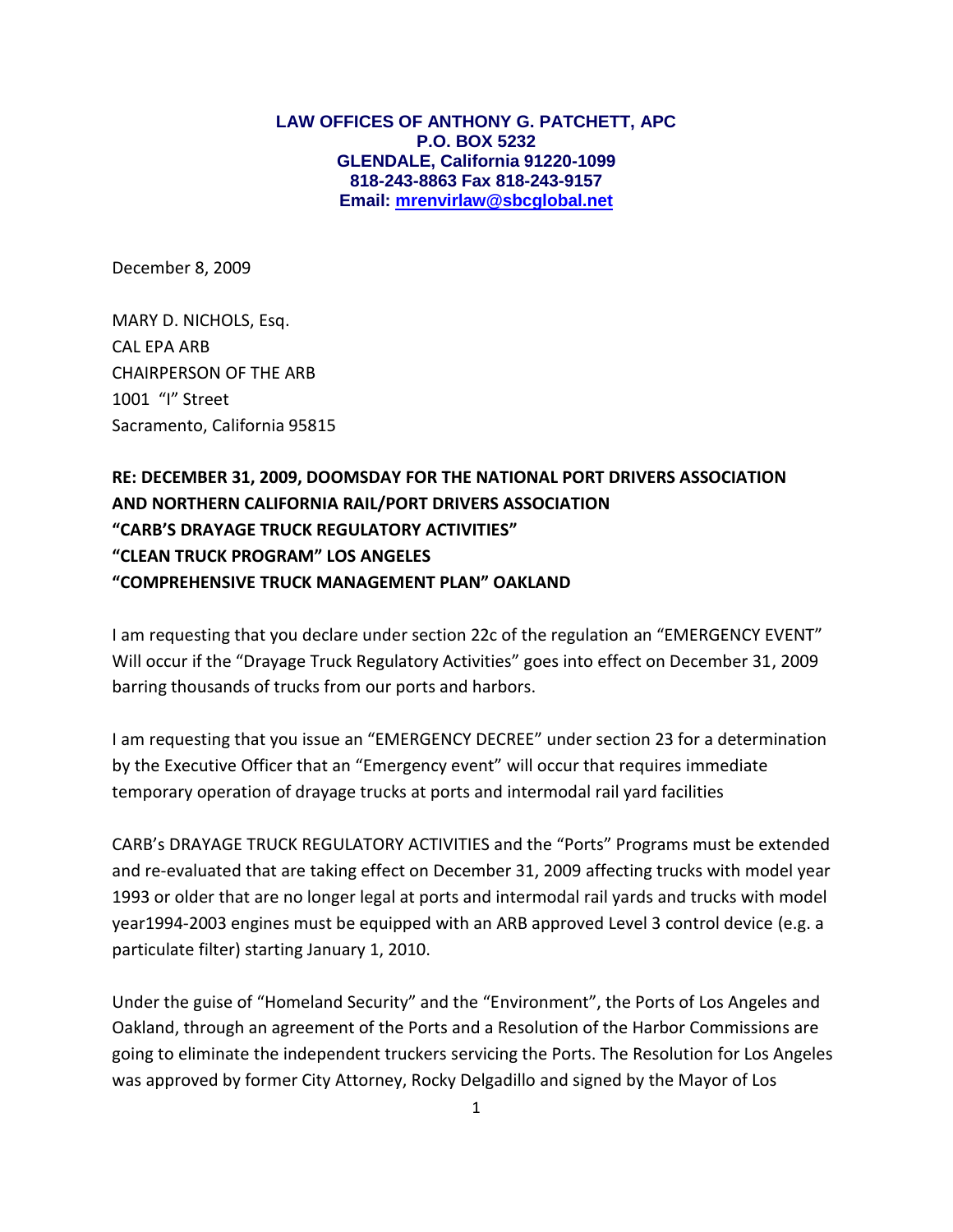Angeles and requires independent truck owners to be phased out over a period of time. The Resolution for Oakland was signed by Mayor Ronald Dellums.

The resolution also bans pre 1993 trucks and '94-'03 trucks that have not been retrofitted effective December 31, 2009

The imposition of these Resolutions has a disproportionate impact on minorities who comprise most of the port truck drivers.

America has grown and survived with ordinary people owning their own business under the mantle of free enterprise. The independent truck owners will be forced to become an employee of a company approved under certain guidelines by the Ports of Los Angeles and Oakland. There should be a method to comply with security issues and permit independent ownership of trucks that work out of the "Ports".

I have met with members of the National Port Drivers Association and Northern California Rail/Port Drivers Association. The look in their eyes is not that of a terrorist but of an honest, sincere, hard working family man that wants to live the American Dream.

The United States 9TH Circuit stated in their decision of March 20, 2009, No. 08-56503, D.C. No. 2:08-CV-04920), that the Clean Truck Program is unconstitutional in whole or in part and is pre-empted by the Federal Aviation Administration Act (FAAA), 49USC section 14501 (c) because they improperly attempted to regulate the " price, route, or service of any motor carrier".

However, the Los Angeles port is enforcing the Clean Truck provisions under an order drafted by the Board of Harbor Commissioners known as Tariff Code No. 4, Section 20, General Rules and Regulations, Drayage Trucks.

The container fee that is supposed to be imposed on the owner of the containers is also being charged to the Independent Truckers.

Trucker's wages are being impacted. Their hours and working conditions have changed as a result of the imposed container fee. The average hourly rate is \$ 14.00,

More than \$ 60 million dollars in grant money went to those motor carriers that met the criteria set up by the Ports of Los Angeles and Long Beach.

The Port of Los Angeles funded 117 trucks for 10 companies participating in the program at a cost of \$21.5 million. Why did the Port of Los Angeles exclude the minority independent truck owners from this lavish gift bestowed upon the wealthy motor carrier companies? Twenty four (24) companies own over 4000 of the new trucks.

Six (6) trucking companies received over \$ 8 million dollars in Long Beach Funds.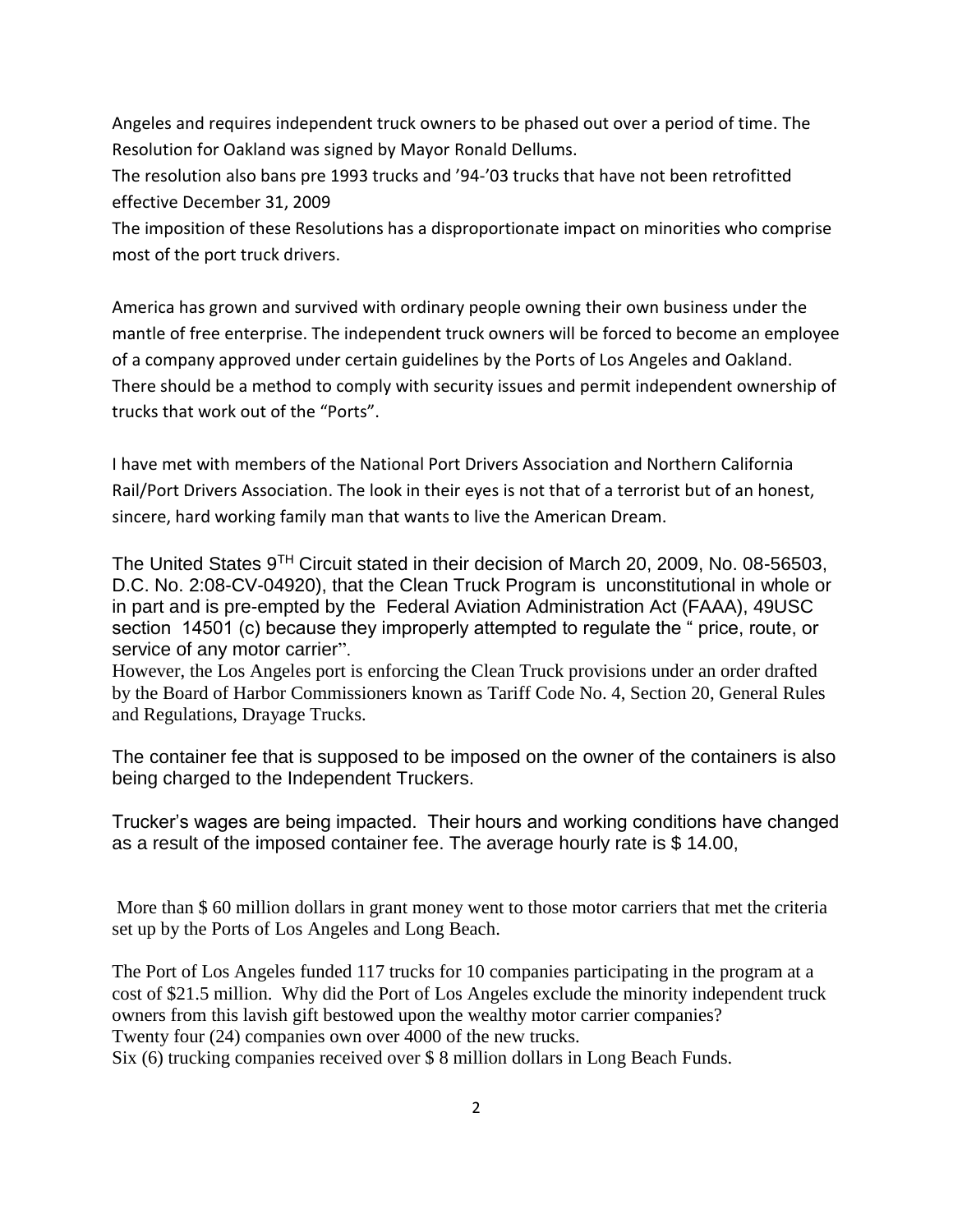Independent Truckers are demonstrating and exercising their rights to save the American Dream of owning their own small business.

These men want to Go Green and yet most of them have been denied grants to purchase new trucks.

NPDA members are being threatened at the ports and one of the NPDA members was killed in a mysterious accident. The proposed changes have placed a heavy burden on the truckers. Many can no longer support their families. Countless members have severe health related problems brought on by this stressful situation. Sadly, one member became so desperate he committed suicide.

The only thing "Green" about the CLEAN TRUCK PROGRAM is the millions of dollars made by the major trucking companies, including a billionaire, under this program.

You could win a lottery before you defy the odds of two motor carrier recipients each receiving the identical amount of \$1,349,905.00 in Long Beach Funds and having the same zip code. The nations largest privately held trucking company with over 17,000 trucks nationwide has over 700 trucks in the Clean Truck Program.

A Denver based trucking company with assets over \$643 million on the New York Stock Exchange has over 200 trucks in the Program.

You think Bernie Madoff is the only one to have a scheme to fleece the system and reward the rich?

The 2006 San Pedro Bay Ports Clean Air Action Plan, Port Related Emissions, Baseline DPM Emissions, list **Rail Locomotives 6%, Heavy Duty Vehicles 10%, Cargo Handling Equipment 14%, Harbor Craft 11% and Ocean-going vessels 59%. Baseline Year NOx emissions: Rail Locomotive 13%, Heavy Duty Vehicle 26%, Cargo Handling 12% , Harbor Craft 13% and Ocean Going Vessels 36%. Baseline Sox Emissions: Rail Locomotives 2%, Heavy Duty Vehicles 1%, Cargo Handling Equipment 1%, Harbor Craft 6%, Ocean Going Vessels 90%**

**Why is the Independent Trucking Industry the only industry targeted by: the State of California, City of Los Angeles, Port of Los Angeles, City of Long Beach, Port of Long Beach, City of Oakland, Port of Oakland, for such draconian execution of admission to port and rail way commerce?**

Unless an extension of the December 31, 2009 deadline of these programs are granted, thousands of minority independent truckers will be barred from entering the Ports and rail ways. Their families and the families of all other trucking support related businesses will feel the devastating effects and end up homeless at our doorstep.

As Californians we know the devastation of earthquakes, wild fires and floods.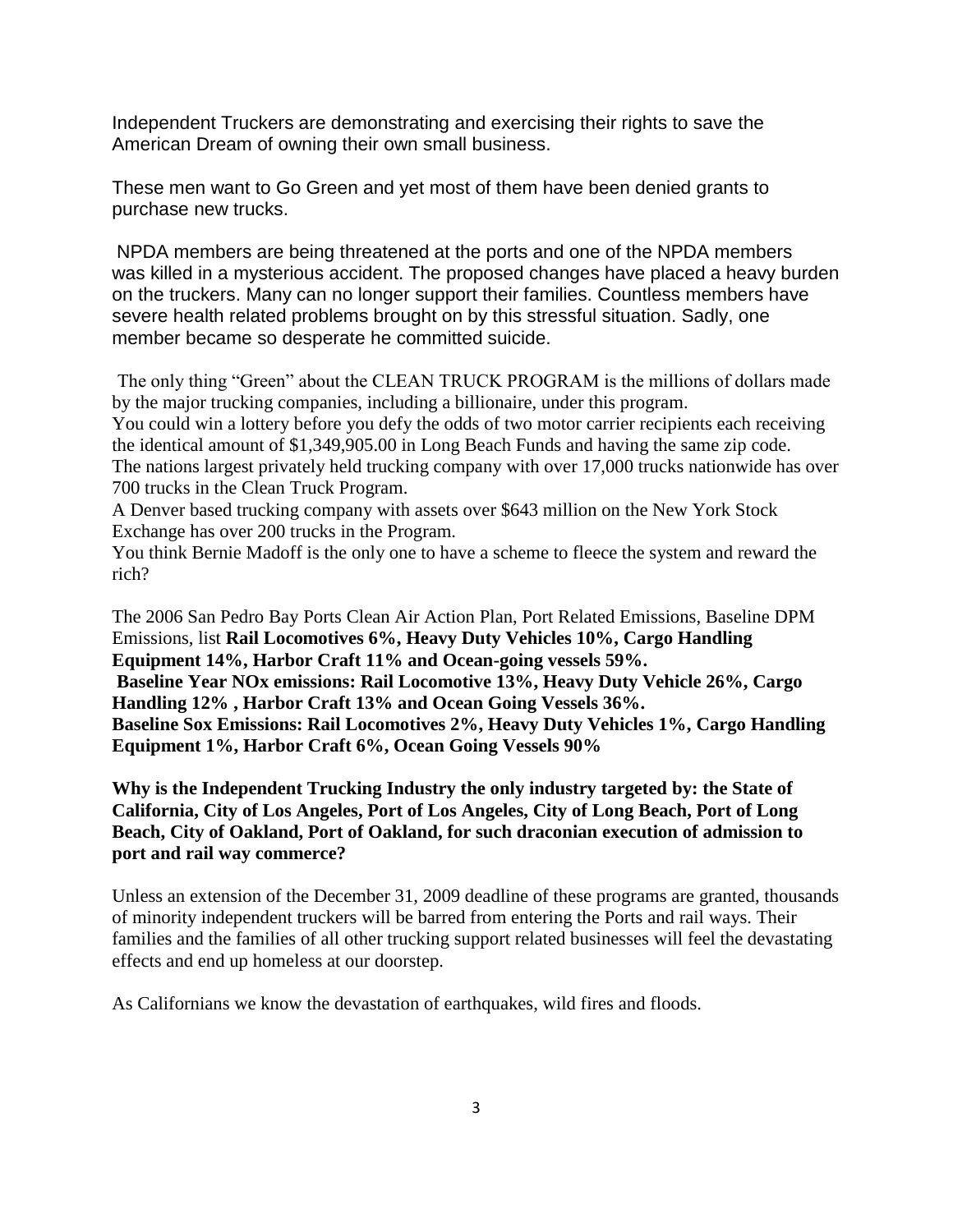The December 31, 2009 deadline against the Independent Rail/Trucking Industry will be known as Doomsday in America creating chaos, the worst economic disaster the State has ever experienced and discrimination against minority truck owners and operators. Sofia G. Quinones (323) 262-9071 is also assisting in this effort.

In a speech from Washington on Tuesday, President Obama plans to send Congress a list of ideas he supports for a new jobs bill. He will endorse sending the biggest chunk of fresh money (\$70Billion) to cash-strapped state and local governments to stem their layoffs and on expanding a program that gives people cash incentives to fix up their homes with energy-saving materials.

I have a better plan for some of the \$70 billion. Help the independent truck drivers come into compliance with honest and sound regulations. Retrofit the crane operations at the ports and reduce their emissions.

Much has been said by many newspapers about the reputation of CARB ever since Dr. Telles addressed the Board and discussed the findings of Dr. James Enstrom, UCLA who disclosed that a CARB "Dr." was not a real "Dr."

Also, there is no real "term limit" for the scientists that advise CARB. There must be a change in this policy and a free exchange of ideas.

A slick "Madison Avenue" style public relations approach has led the public to believe that they will be breathing cleaner air after December 31, 2009.

You left out the bigger polluters in the harbor: steam ships, crane operations, harbor crafts and railroads. They will still be around after you destroy the independent truckers.

Unemployment is predicted to remain over **10%** through 2015. California's "central valley" has over **25%.** What do you think the unemployment rate will be after December 31, 2009 when all the supporting businesses of the independent truckers are also affected by these draconian edicts?

There is no more "CARB-GATE". CARB faces severe potential civil liability for conspiracy, antitrust and civil rights violations along with the Cities, Ports, Harbor Commissions of Los Angeles, Long Beach and Oakland.

I suggest that you attempt to mitigate your exposure to potential civil liability. Perhaps you were not aware the majority of the independent truckers comprising the National Port Drivers Association and the Northern California Rail/Port Drivers Association are of minority descent.